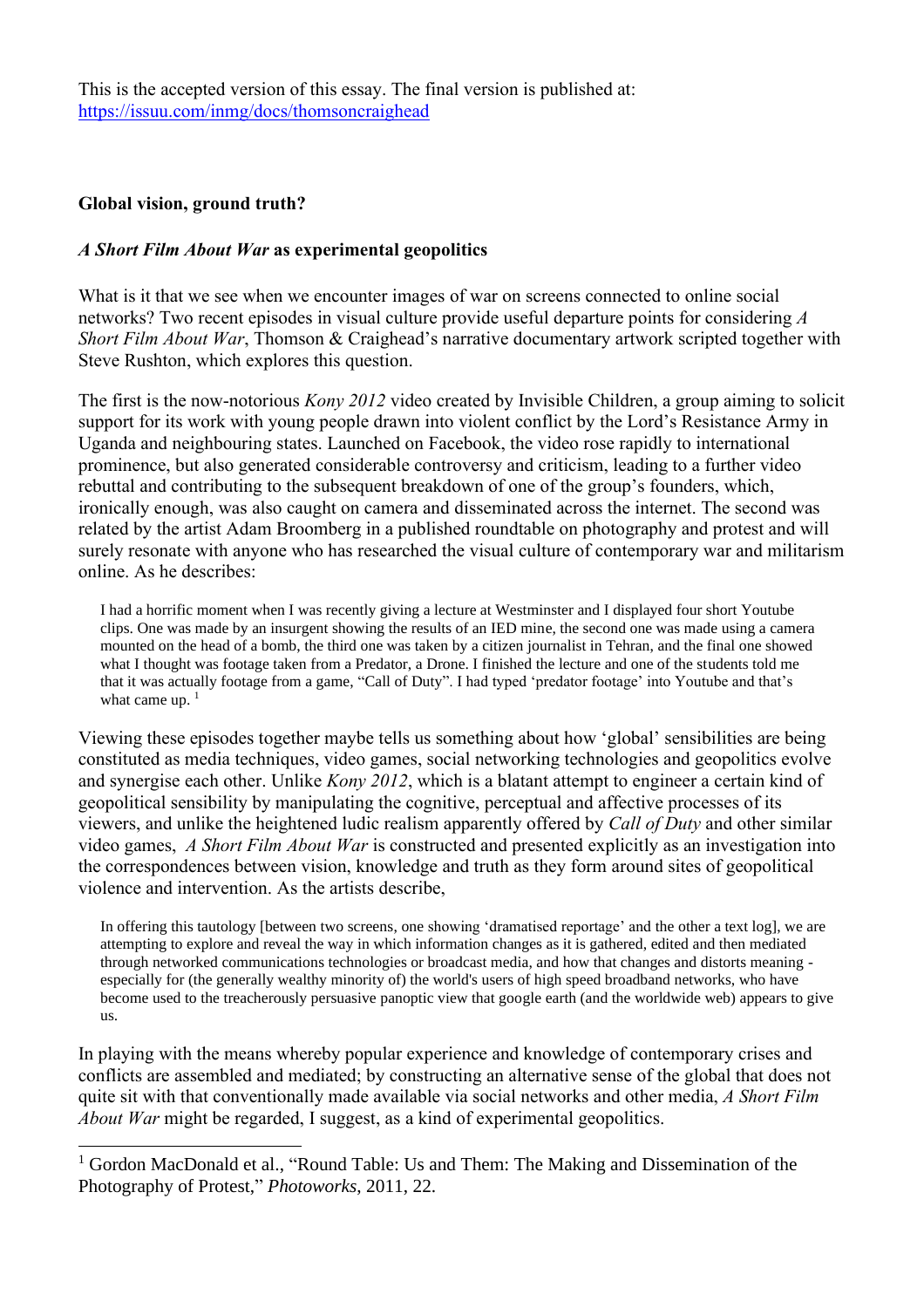The term experimental geopolitics echoes and extends the idea of experimental geography formulated by artist and geographer Trevor Paglen <sup>2</sup> and curator Nato Thompson <sup>3</sup>. As Paglen (2008, p.31) describes,

Experimental geography means practices that taken on the production of space in a self-reflexive way, practices that recognize that cultural production and the production of space cannot be separated from each another, and that cultural and intellectual production is a spatial practice. Moreover, experimental geography means not only seeing the production of space as an ontological condition, but actively experimenting with the production of space as an integral part of one's own practice. If human activities are inextricably spatial, then new forms of freedom and democracy can only emerge in dialectical relation to the production of new spaces.

Drawing on this sense of space as being actively produced and at least somewhat open to reconfiguration and play rather than determined or given, the term experimental geopolitics directs attention specifically to alternative spatial practices engaging with the formation of political communities and orders. Engaging reflexively with the manner in which space is produced, such experimental practices are less reflections, depictions or representations of geopolitical situations than differential enactments of them. Posing as an innovative 'desktop documentary', *A Short Film About War* refuses to provide the narrative direction or certainty of perspective that might be expected from such a form, instead highlighting how impressions of crisis and war as geographical phenomena are actively constituted through technical infrastructures and editorial practices.

*A Short Film About War* highlights and problematises the workings of the infrastructures of visibility and affect upon which *Kony 2012* and *Call of Duty* alike rely. Following a forty-second countdown and a brief audio tone, which remind the viewer that they are viewing something that has been edited together, one video channel shows images from a series of crisis zones, sourced from the Flickr platform. An audio track voiced by actors conveys extracts from blogs written by people in those zones, while the other video channel shows the web locations and dates and times of the photos and blog entries.

The work begins with a blog by an American soldier at an airport in Atlanta, waiting to return to Iraq for another tour and struggling with his hatred of the army and feelings of estrangement from his wife, while images of waiting and air travel play. The scene then shifts rapidly via the Pacific across to images of Ramallah in Palestine and a blogger's account of the experience of a 104 year old woman who had survived successive episodes of violence and dispossession, to see her village in the hills above Ramallah annexed by Jordan. After this, the focus shifts to a female aid worker in Sudan, recounting stories shared by "the girls" about their boyfriends' excuses for never calling and then to a fourteen year old Israeli resident of a kibbutz close to Gaza, who describes his refusal to give in to the rockets and to Hamas. The scene then switches back to Gaza and the narration into Arabic, with a female blogger describing how to distinguish between Israeli and Palestinian gunfire, while images of destroyed buildings play. There is then a slower zoom out from Gaza, Israel and the region before a compressed section of images and sounds plays, along with a meditation on the data systems that support global vision, communication and networking. The text is taken from an article by Rushton that critically deconstructs the illusion of global vision and, (as Thomson and Craighead describe), "the treacherously persuasive panoptic view that google earth (and the worldwide web) *appears* [emphasis added] to give us".<sup>4</sup> This didactic interlude is narrated by a male voice that might have

<sup>2</sup> "Experimental Geography: From Cultural Production to the Production of Space," in *Experimental Geography*, ed. Nato Thompson (Brooklyn, N.Y. : New York: Melville House ; Independent Curators International, 2008), 27–34.

<sup>&</sup>lt;sup>3</sup> Nato Thompson et al., *Experimental Geography* (Brooklyn, N.Y.: New York: Melville House; Independent Curators International, 2008).

<sup>4</sup> Thomson and Craighead, "A Short Film About War",

http://www.ucl.ac.uk/slade/slide/docs/warfilm.html.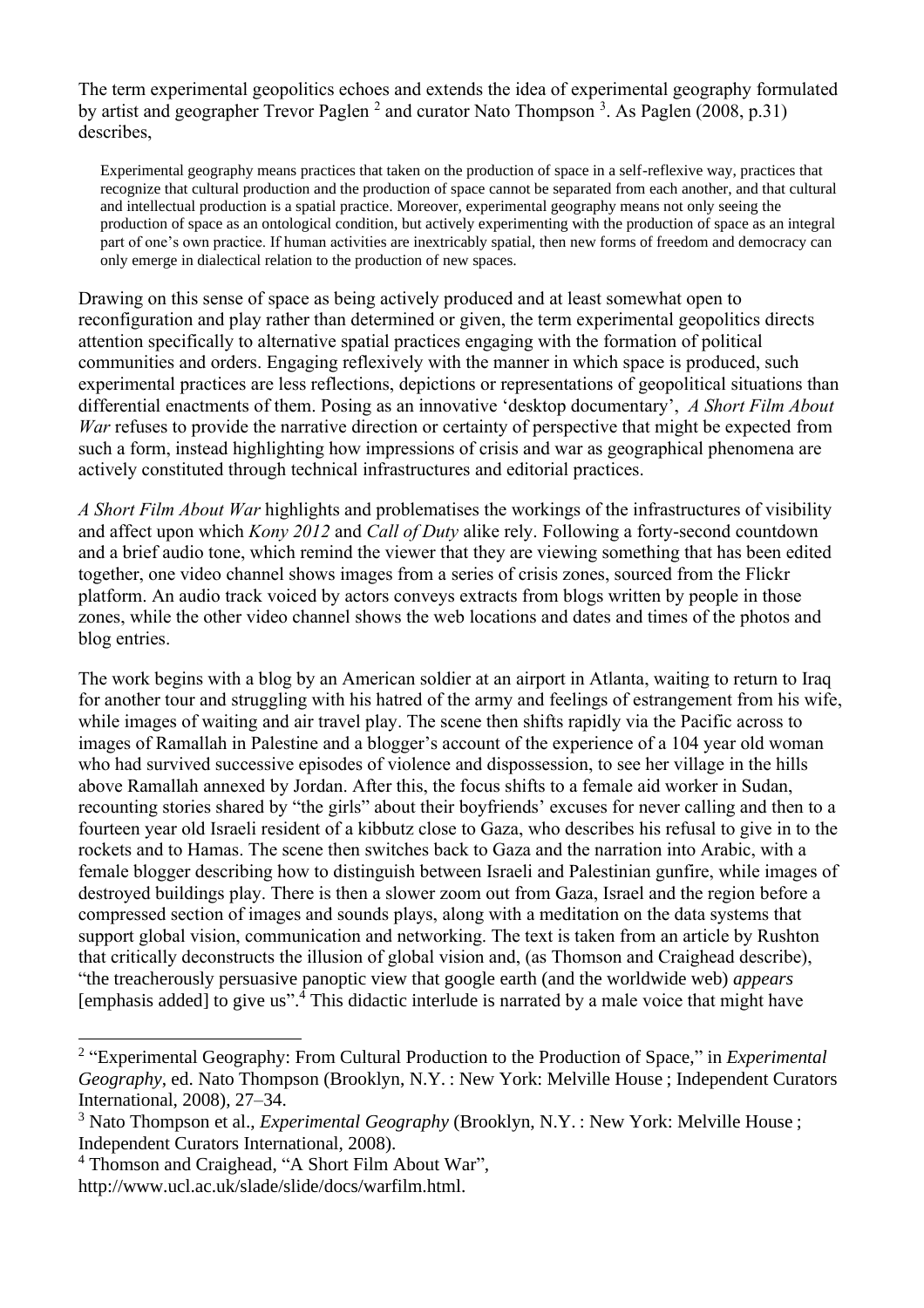come from a classic British public service documentary, with a forceful sense of authority.

The film then touches down in Baghdad with an American soldier who states that "This place really sucks", before switching to an Iraqi resident of the same city, who describes the struggle just to live in a battleground, while images of domestic confinement as well as urban violence appear on the left video channel. Next we are shown images of Disneyland and hear an American blog describing symptoms of post-traumatic stress, where the sufferer constantly experiences everyday situations in civilian life as if in a battle zone. We then switch to a British soldier who describes undergoing 'outprocessing' after a year in Kandahar. He relates a mental health assessment in which he was asked whether he had seen dead bodies, Afghan, allied or British and replied 'all'. The viewer is then taken to the Democratic Republic of Congo, where the narration describes encountering young soldiers carrying weapons and wearing ill-fitting uniforms, before a description of a view of a volcano in the landscape and the location of a United Nations peacekeepers' camp beside a lake. Finally, the film returns to the American soldier in Atlanta and a credit reel, before the whole thing starts again.

*A Short Film…* moves between and contrasts a view from above with an embodied view presented not by politicians, experts or journalists, but by soldiers, children, aid workers and other people. While they are all relatively privileged in that they have access to the internet and are in some cases empowered outsiders, they do not seem to be particularly powerful in relation to political structures or bureaucracies – rather they are people who work and live pretty close to ground level. While showing us the effects of war on the landscape, the work also dwells on people's experiences and narratives, of how they try to live through and with the experience of war and crisis. Drawing on the artists' own conversations and research, *A Short Film…* also highlights the effects war has on soldiers; here they are presented as victims as much as agents of geopolitical events. In this way, *A Short Film…* seems to offer an empathic account of war and to deconstruct the acts of observing and mapping from above. In providing contrasting perspectives on related events and situations and in its reflexivity, it is far more honest than *Kony 2012* about the fact that all forms of knowledge are in some way situated and the dangers of 'god tricks'. <sup>5</sup>

At the same time, the apparent humanism of the work is deceptive: it is only 'ostensibly documentary'.<sup>6</sup> The text and images do not always quite add up. Close scrutiny of the text channel reveals that not all of the images are of the places mentioned in the blogs. The original blog describing the elderly woman who lives in the hills outside Ramallah is written in English, but here is narrated in French. Images and text have been artfully stitched together with the conscious intention of creating narrative and affective effects, but in including the text channel it is clear that the artists want us to be aware of this and of how all media representations of war are in some sense fabrications. The idea that experiences of war can be represented on screen is further dislocated and called into question.

Once we start to explore the representational and affective techniques employed in *A Short Film*…, then, its coherence becomes much more provisional and we begin to gain a sense of the genealogies of the tactics it employs. The technique of zooming in and out from location to location was also used in *Kony 2012*, interspersed with sections related at ground-level that fleshed out the details of the story that Invisible Children wanted to tell (a story which in practice seems to have been intertwined with growing US military involvement in a range of African countries). This kind of geo-visualisation can be traced back through antecedents that include the narrated animation *Powers of Ten* (created in 1977 for IBM by the office of Charles and Ray Eames), a key reference point for Thomson and Craighead's work that speaks to the close links between the development of innovative means of visualisation,

<sup>5</sup> Donna Haraway, "Situated Knowledges: The Science Question in Feminism and the Privilege of Partial Perspective," *Feminist Studies* 14, no. 3 (1988): 575–599.

<sup>6</sup> "A Short Film About War."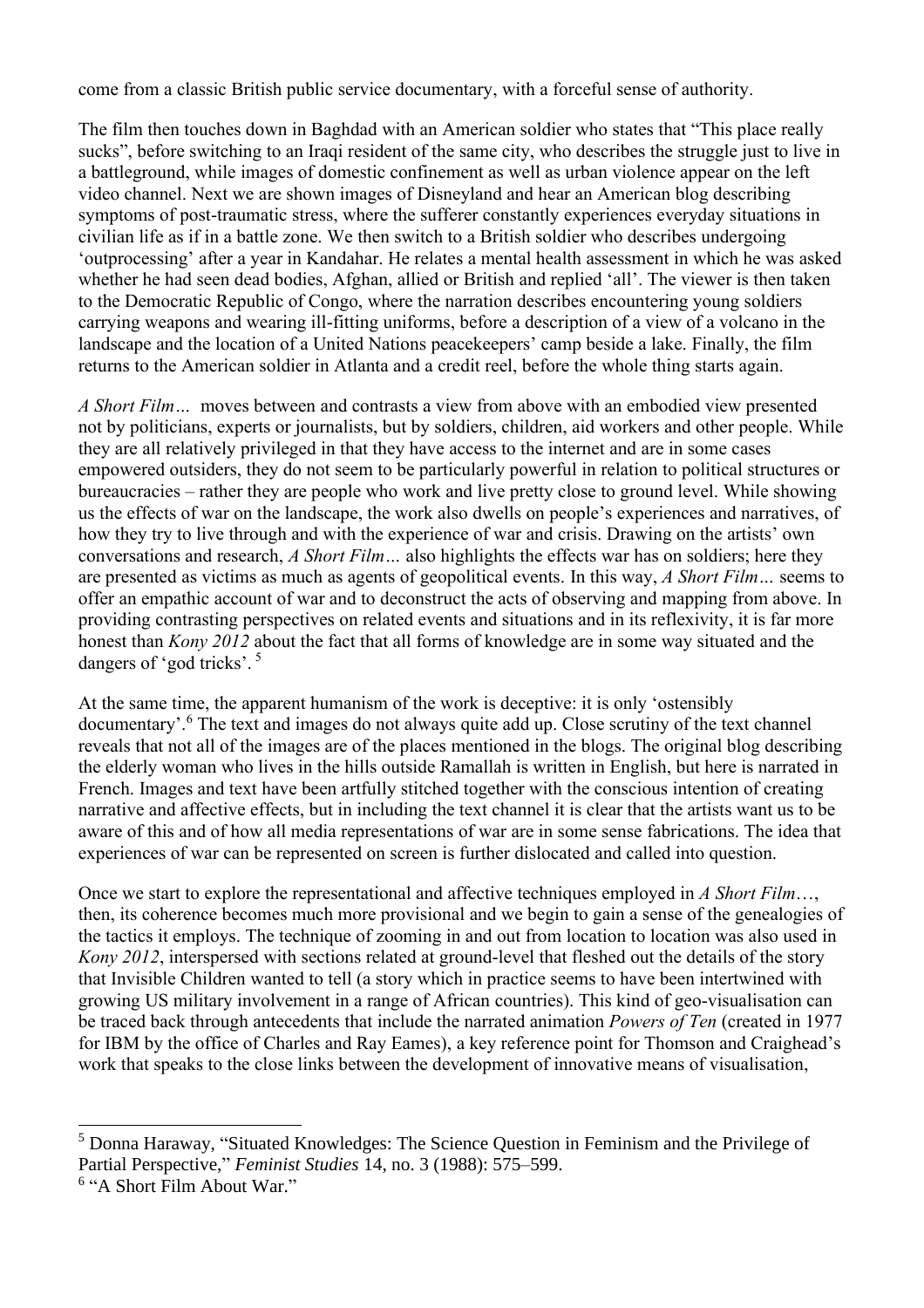information technology industries and the state.<sup>7</sup> It is also familiar from action movies from James Bond to Jason Bourne and is used in *Call of Duty*-type video games to enhance a sense of geopolitical *verité*.

Thomson and Craighead's work thus touches on questions raised by a number of theorists of geopolitics. For James Der Derian <sup>8</sup>, Western audiences' apprehension of global political affairs is shaped by the workings of the 'Military-Industrial-Media-Entertainment Network' (or MIME-Net), which marshals a range of technologies, subjectivities and ways of seeing around a liberal idea of war as a virtuous, humanitarian exercise. For Stephen Graham, 9 the technologies with which *A Short Film About War* plays are essential to the constitution of what he identifies as a 'new military urbanism', in which the military and the culture industries collaborate in forging a sense of other people and other places as always in need of intervention, whether this be development, rescue, reform, protection or elimination.

While suggestive, such accounts, which tend to emphasise the power of conventional geopolitical actors, can often seem totalizing and dystopian, leaving little space for alternative narratives or perspectives. But as Graham observes, drawing on Michel Foucault's idea of 'counter-conducts', there are openings to construct 'counter-geographies'. While satellite imagery, global positioning systems and the internet have all emerged from and are still reliant upon military and state infrastructures as well as corporate interests, such technologies are not always, inevitably or entirely controlled and controlling. What *A Short Film About War* invites us to consider are the kinds of spacings they might enable, spaces for alternative narratives and a diversity of viewpoints that might diverge from those of virtuous war or a militarised, interventionist way of seeing other people and other places. Though the images and texts in the work are sourced from relatively-privileged individuals who are able to be online and to narrate their experiences, it suggests that such technologies are not entirely determined or dehumanising. Rather than being extensions or tools of existing power structures, they might enable new fields of perception, connection and action.

*A Short Film About War's* approach to mapping bears further consideration in this regard. Rather than the kinds of geopolitical dramatizations familiar from television news channels, featuring graphical representations of crisis zones, clashes and military forces, the presentation here lacks geopolitical designations such as borders or country names, or any kinds of symbols at all. Rather we see the earth as topographic, but still very much shaped by human inhabitation and action. In the slow zoom out from Gaza, the densely populated Palestinian zone contrasts with the territory of Israel, more sparsely settled and more marked by irrigation and agriculture in a wider zone surrounded by deserts, mountains, valleys and seas. While we see destroyed houses and urban fortifications, *A Short Film…* perhaps also reminds us of the *earthly* character of geo-politics, of shared connections with land as much as the divisive political technologies of territory.<sup>10</sup>

At the same time, Thomson and Craighead are clearly sanguine about the extent to which access to online technologies can facilitate progressive imaginaries and projects beyond violent forms of territoriality. As the commentator and critic Evgeny Morozov  $^{11}$  has argued, breathless claims about the transformative potential of 'the internet' must be treated with caution. To see 'the internet' as necessarily a vehicle for social progress and emancipation is both technologically determinist and ahistorical. Political authorities have fought hard to control communications technology and to

<sup>7</sup> Author's interview with the artists.

<sup>8</sup> *Virtuous War: Mapping the Military-industrial-media-entertainment Network*, 2nd ed (New York: Routledge, 2009).

<sup>9</sup> *Cities Under Siege : the New Military Urbanism* (London; New York: Verso, 2010).

<sup>10</sup> Stuart Elden, "Land, Terrain, Territory," *Progress in Human Geography* 34: 6, 799-817.

<sup>&</sup>lt;sup>11</sup> *The Net Delusion: How Not to Liberate the World* (London: Penguin, 2012).